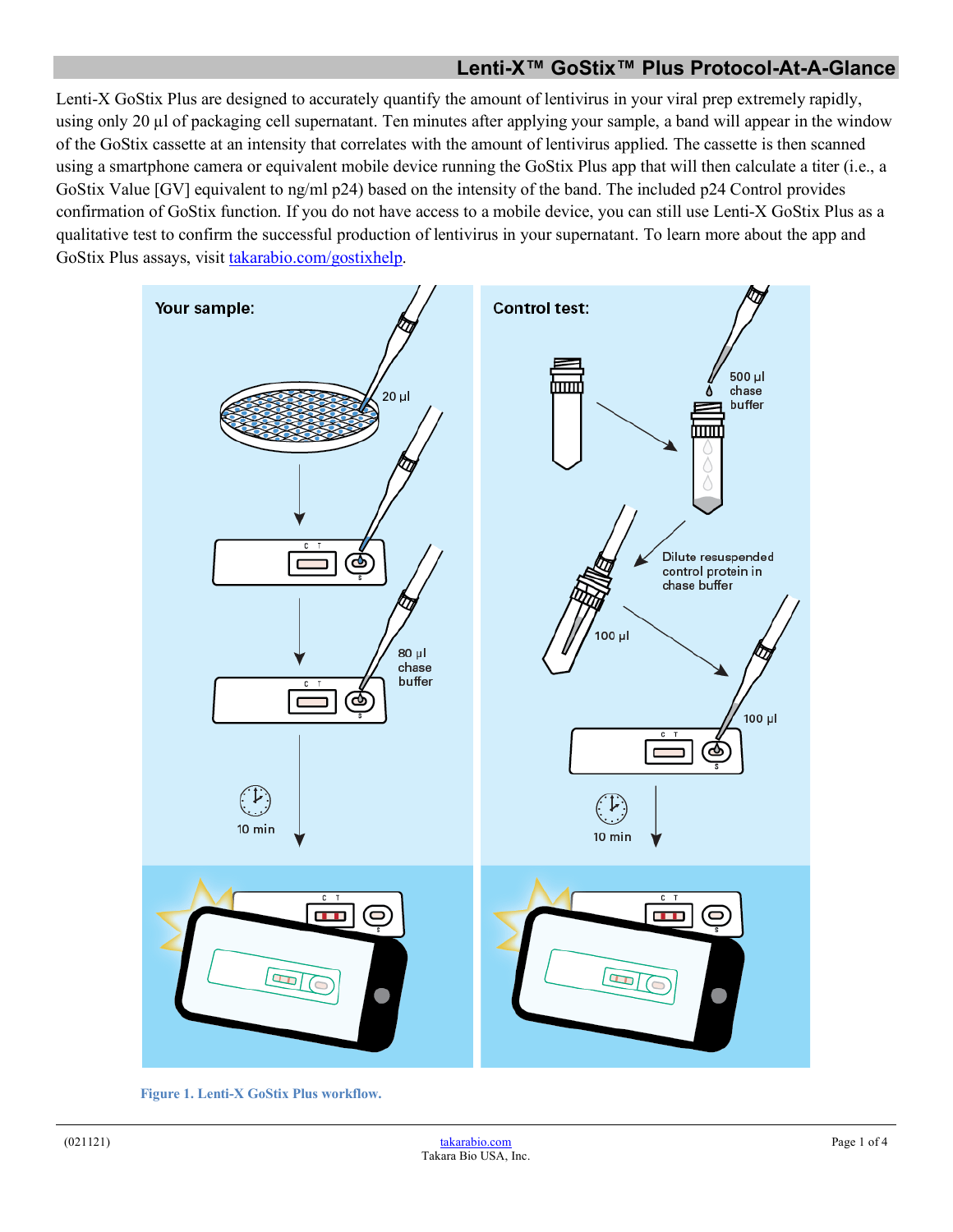**NOTE:** As with all other titration methods (e.g., p24 ELISA, or qRT-PCR) used to produce comparable titer quantitation between experiments, the following variables must be consistent: lentiviral packaging systems, lentiviral vectors, transfection methods, harvest times, and scanning devices. We recommend first testing a sample of known titer to determine the corresponding GV titer provided by the kit. For example, when Lenti-X GoStix Plus were used to test viral supernatants produced using Lenti-X Packaging Single Shots, Lenti-X 293T Cells, and pLVX vector expressing our ZsGreen1 fluorescent protein, a clear band was generated by a supernatant containing  $1 \times 10^7$  IFU/ml (as measured by flow cytometry of transduced HT-1080 cells), which correlated to a GV of 610 ng/ml p24 at a 1:2 dilution.

When you first use the GoStix Plus app, you will need to connect your device to the internet so that the standard curves for available lots of Lenti-X GoStix Plus can be downloaded into the app. The app uses the standard curve to calculate the GV in ng/ml p24. Contact your network administrator if you experience issues downloading standard curve data or if the app cannot find your lot number upon initial entry.

## **I. Testing Your Sample**

- 1. Download the GoStix Plus app from the App Store or Google Play. **NOTE:** The GoStix Plus app has not been validated for use with tablets.
- 2. Open the app on your mobile device and enter a valid email address to begin. Click [Start]. **NOTE:** This email is used for sending results to the user from the mobile device (see Step 15).
- 3. Enter the lot number by scanning the QR code on the Lenti-X GoStix Plus foil pouch. (Press the QR code icon to activate the scanner.) The lot number can also be entered manually.
- 4. Enter the number of tests to be scanned (1–8 tests). The appropriate number of sample name windows will appear below.
- 5. Enter the sample names and the appropriate dilutions. Click [Start]. **NOTE: FOR UNCONCENTRATED SAMPLES**, we recommend using a 1:2 or 1:5 dilution in addition to testing an undiluted sample to ensure a proper reading within the range of the standard curve. **FOR CONCENTRATED SAMPLES**, we recommend running additional, and higher-fold, dilutions. The app includes a dropdown menu for entering dilutions as high as 1:100,000.
- 6. Following the prompts within the app, take 20 µl of your lentiviral supernatant and apply it to the sample well (S) of the Lenti-X GoStix Plus cassette. If you expect the supernatant to have a high titer, you can perform dilutions prior to loading the sample.
- 7. Add 80 μl of Chase Buffer to the sample well and allow the Chase Buffer front to appear in the cassette window.
- 8. Press [Start] to activate the timer on the app.
- 9. Allow the lateral flow test to run for the full 10 minutes. A test band (T) will start to appear within 5 minutes and reach maximum intensity at 10 minutes if your sample contains sufficient lentivirus. The control band (C) will always appear when the test is functioning properly.

**NOTE:** The test will not give consistent results if the full development time is not observed. A warning within the app will appear if  $[Skip]$  is pressed before the 10 minutes has expired. For accurate results, it is important that the intensity of the test band is less than that of the control band. The closer this ratio is to 1, the closer the sample is to exceeding the standard curve. **If a reading exceeds the standard curve, the app will return a GV of "Off Scale" and an error message will appear recommending that the sample be diluted. If no lentivirus is detected in the sample, the app will return a GV of 0 ng/ml p24.**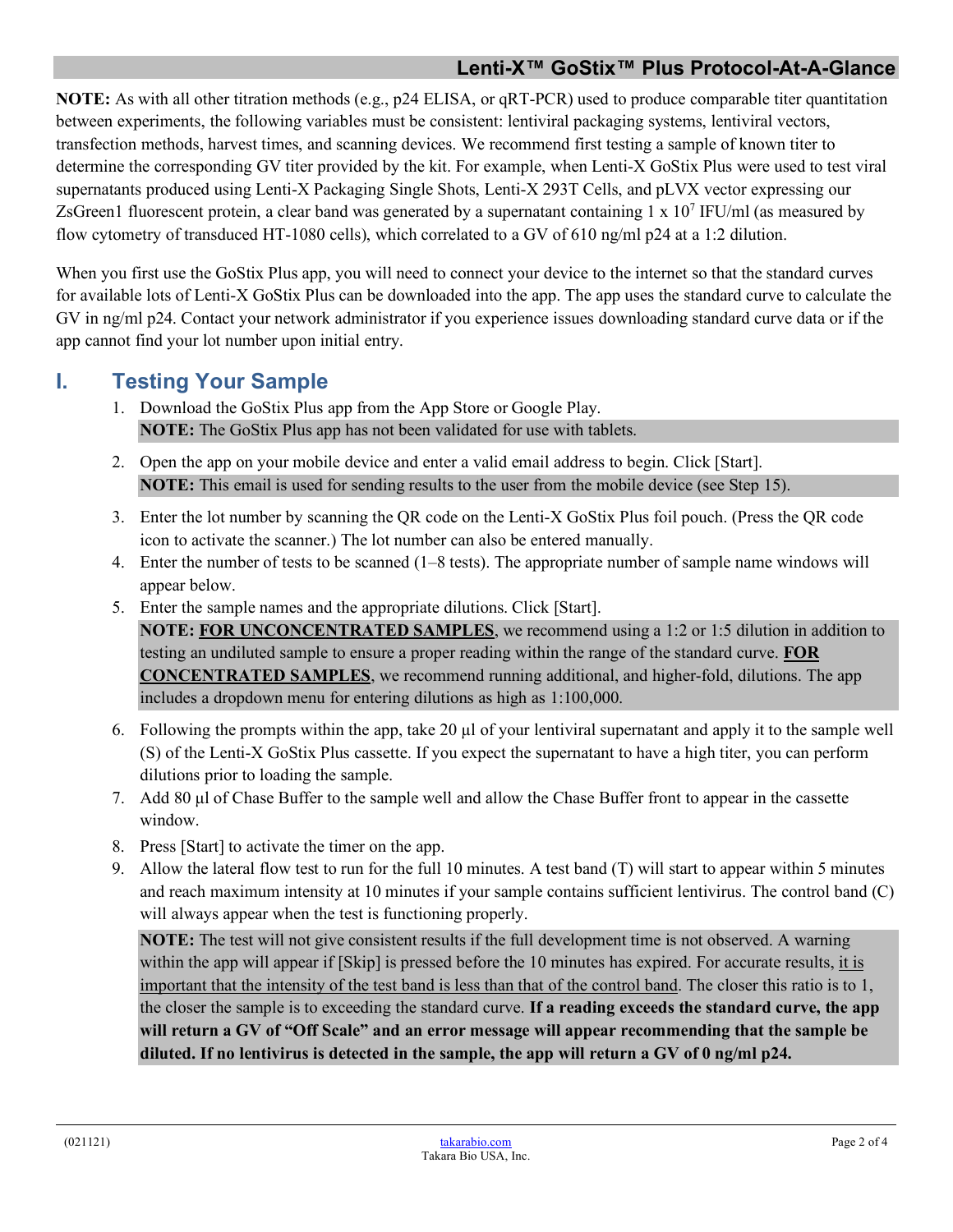10. After 10 minutes, the app will alert you to take a picture of the cassette. Proper alignment and focal length for imaging is achieved by using the outline of the cassette in the scanning window. Your sample name will appear below the outline of the cassette. Once proper alignment is achieved, the outline will turn green and the cassette will automatically be scanned.

**NOTE:** Depending on the device used, it may be necessary to tap the device screen in order to focus prior to scanning.

- 11. Once all samples are read, the results will be displayed in the *Result detail* window.
- 12. Add notes for each sample, if desired, at this time.
- 13. Press [Done] when finished to save each data entry.
- 14. If you wish to rescan a sample, repeat steps 3, 4, and 5, skip the protocol page(s) and timer (press [Start], [Skip], and then [Yes]) to proceed. Do not exceed 20 minutes of total development time (i.e., rescanning must take place within 10 minutes of initial timer expiration).

**NOTE:** Lateral flow tests can continue to develop after the initial 10-min development time, such that variation in development time can contribute to read variability. If replicate reads from the same test are desired, we recommend timing the acquisition of the images as close to each other as possible. Typical coefficients of variation (%CV) for replicate reads of the same test vs. replicate tests of the same sample are  $\leq$ 10% and  $\leq$ 15%, respectively.

15. If desired, individual results can be emailed to the address previously entered into the app (Step 2) by pressing the [Share] button at the bottom of each *Result detail* page. Additionally, all saved results can be downloaded as a .csv file to your mobile device by pressing the [Download all] button in the upper-right section of the *Result history* page. Please visit [takarabio.com/gostixhelp](http://www.takarabio.com/gostixhelp) for additional guidance on retrieving downloaded results.

**NOTE:** Because the assay quantifies ng/ml p24, similar to an ELISA, it can be used as a titer value to maintain consistency from prep to prep with the same lentiviral system, so long as the preparation methods are consistent.

# **II. Calculating IFU/ml from the GoStix Value (GV, ng/ml p24)**

- 1. To calculate the actual IFU/ml for an unknown stock, a reference virus (a virus stock for which the IFU/ml is known) must first be tested to obtain both an infectious unit value as well as a GV.
- 2. Calculate the IFU/GV ratio for the reference virus.
- 3. Analyze the unknown sample using Lenti-X GoStix Plus to obtain the GV (ng/ml p24).
- 4. Perform calculations to determine your IFU/ml (see Table 1, below).

**NOTE:** To be able to accurately calculate IFU/ml for an unknown virus using a reference virus, the unknown virus and reference virus must be produced using similar protocols.

**Table 1. Calculating IFU/ml from the GV.**

| Viral prep                            | Infectious titer (IFU/ml) GV (ng/ml p24) |       | (IFU/ml)/GV               |
|---------------------------------------|------------------------------------------|-------|---------------------------|
| LVXZsGreen1 lentivirus<br>(reference) | $1 \times 10^{7}$                        | 1,220 | 8.197                     |
| LVXZsGreen1 lentivirus<br>(unknown)   |                                          | 850   | 8.197<br>(from reference) |

### **Formula: GV (unknown) x (IFU/ml)/GV (reference) = IFU/ml (unknown)**

Example from Table I, above: 850 ng/ml x 8,197 IFU/ng = 7.0 x 10<sup>6</sup> IFU/ml